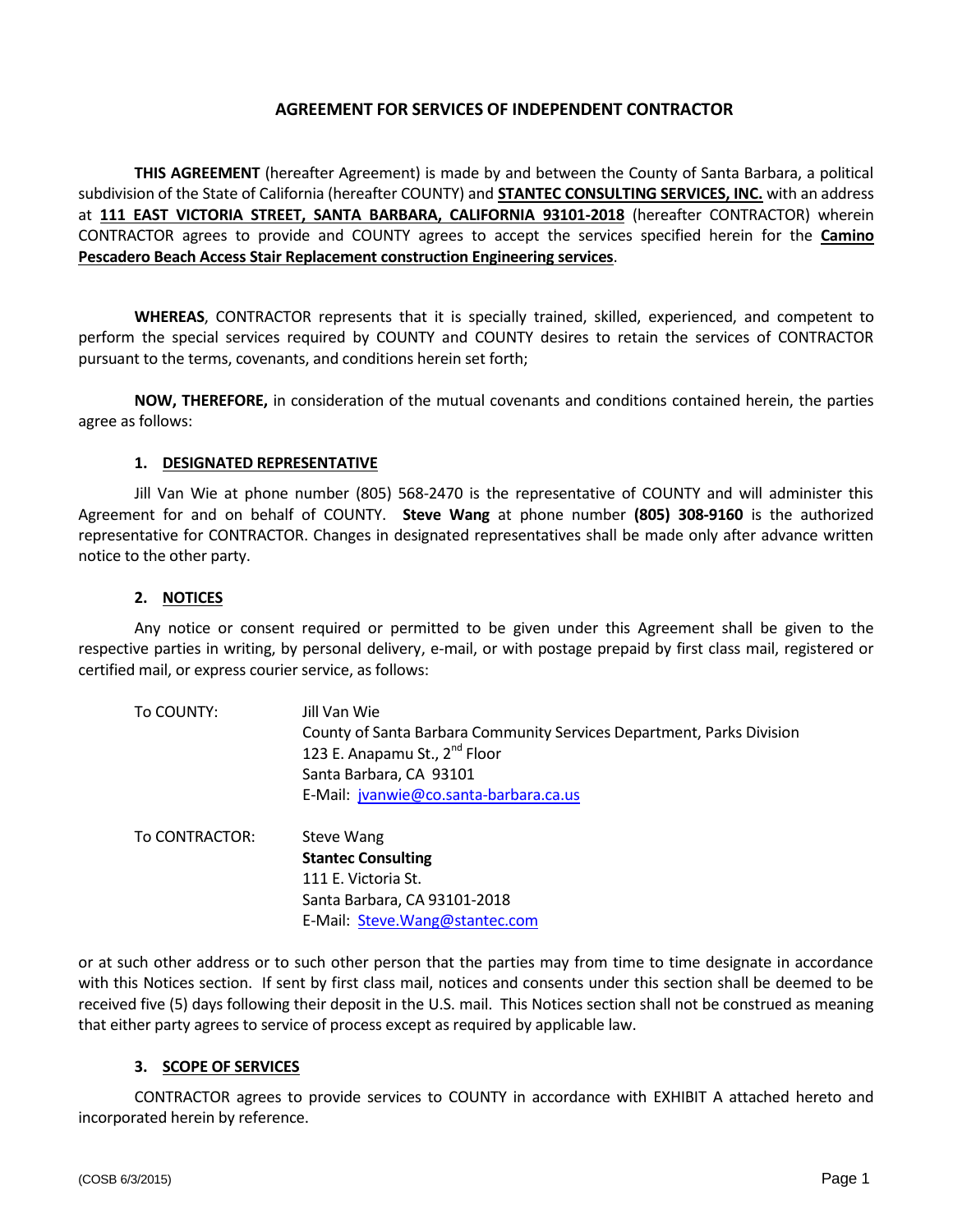# **4. TERM**

CONTRACTOR shall commence performance upon Board approval of this contract and end performance upon completion, but no later than **December 31, 2019** unless otherwise directed by COUNTY or unless earlier terminated.

# **5. COMPENSATION OF CONTRACTOR**

In full consideration for CONTRACTOR's services, CONTRACTOR shall be paid for performance under this Agreement in accordance with the terms of EXHIBIT B attached hereto and incorporated herein by reference. Billing shall be made by invoice, which shall include the contract number assigned by COUNTY and which is delivered to the address given in Section 2 NOTICES above following completion of the increments identified on EXHIBIT B. Unless otherwise specified on EXHIBIT B, payment shall be net thirty (30) days from presentation of invoice.

# **6. INDEPENDENT CONTRACTOR**

It is mutually understood and agreed that CONTRACTOR (including any and all of its officers, agents, and employees), shall perform all of its services under this Agreement as an independent contractor as to COUNTY and not as an officer, agent, servant, employee, joint venturer, partner, or associate of COUNTY. Furthermore, COUNTY shall have no right to control, supervise, or direct the manner or method by which CONTRACTOR shall perform its work and function. However, COUNTY shall retain the right to administer this Agreement so as to verify that CONTRACTOR is performing its obligations in accordance with the terms and conditions hereof. CONTRACTOR understands and acknowledges that it shall not be entitled to any of the benefits of a COUNTY employee, including but not limited to vacation, sick leave, administrative leave, health insurance, disability insurance, retirement, unemployment insurance, workers' compensation and protection of tenure. CONTRACTOR shall be solely liable and responsible for providing to, or on behalf of, its employees all legally-required employee benefits. In addition, CONTRACTOR shall be solely responsible and save COUNTY harmless from all matters relating to payment of CONTRACTOR's employees, including compliance with Social Security withholding and all other regulations governing such matters. It is acknowledged that during the term of this Agreement, CONTRACTOR may be providing services to others unrelated to the COUNTY or to this Agreement.

## **7. STANDARD OF PERFORMANCE**

CONTRACTOR represents that it has the skills, expertise, and licenses/permits necessary to perform the services required under this Agreement. Accordingly, CONTRACTOR shall perform all such services in the manner and according to the standards observed by a competent practitioner of the same profession in which CONTRACTOR is engaged. All products of whatsoever nature, which CONTRACTOR delivers to COUNTY pursuant to this Agreement, shall be prepared in a first class and workmanlike manner and shall conform to the standards of quality normally observed by a person practicing in CONTRACTOR's profession. CONTRACTOR shall correct or revise any errors or omissions, at COUNTY'S request without additional compensation. Permits and/or licenses shall be obtained and maintained by CONTRACTOR without additional compensation.

## **8. DEBARMENT AND SUSPENSION**

CONTRACTOR certifies to COUNTY that it and its employees and principals are not debarred, suspended, or otherwise excluded from or ineligible for, participation in federal, state, or county government contracts. CONTRACTOR certifies that it shall not contract with a subcontractor that is so debarred or suspended.

# **9. TAXES**

CONTRACTOR shall pay all taxes, levies, duties, and assessments of every nature due in connection with any work under this Agreement and shall make any and all payroll deductions required by law. COUNTY shall not be responsible for paying any taxes on CONTRACTOR's behalf, and should COUNTY be required to do so by state,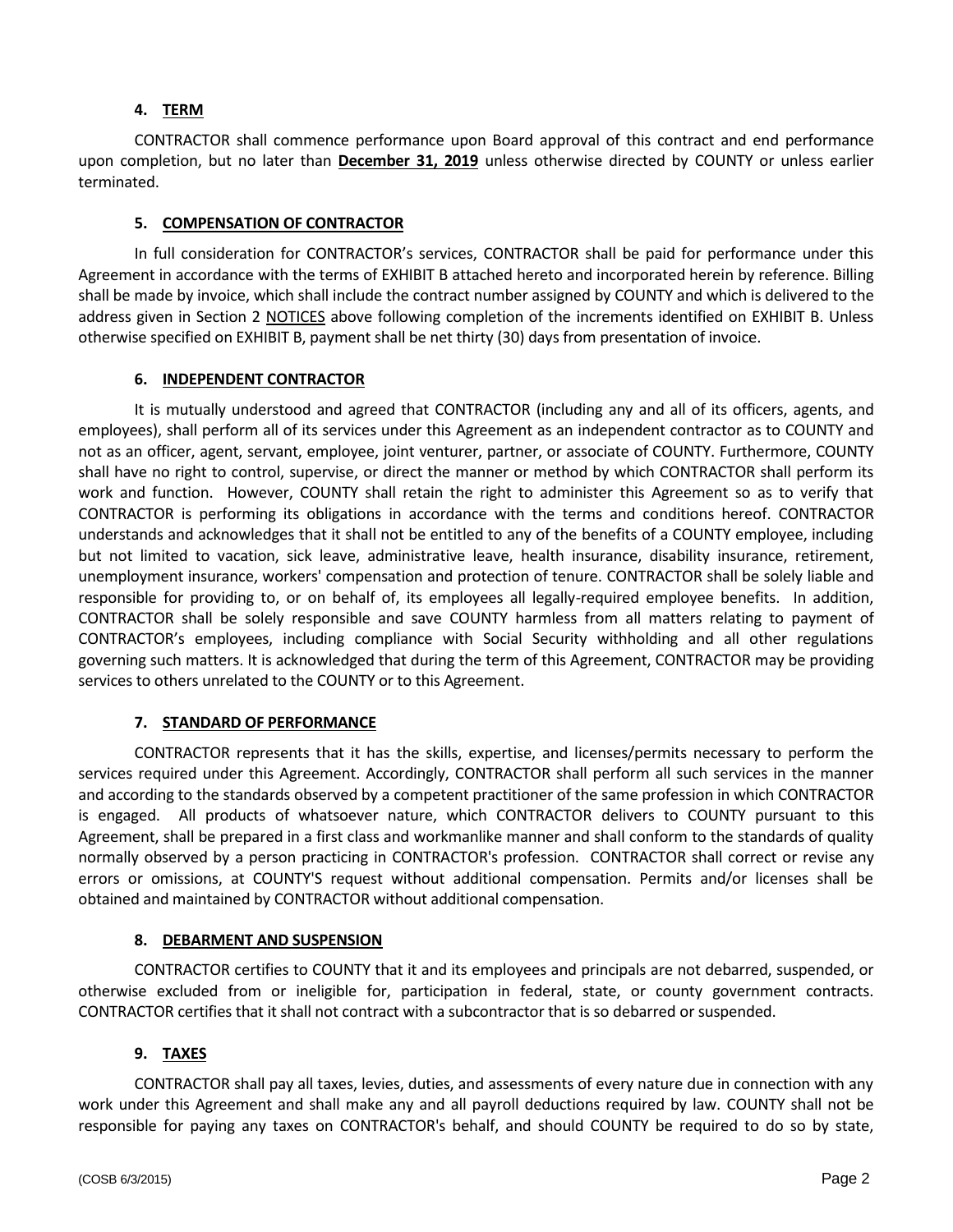federal, or local taxing agencies, CONTRACTOR agrees to promptly reimburse COUNTY for the full value of such paid taxes plus interest and penalty, if any. These taxes shall include, but not be limited to, the following: FICA (Social Security), unemployment insurance contributions, income tax, disability insurance, and workers' compensation insurance.

# **10. CONFLICT OF INTEREST**

CONTRACTOR covenants that CONTRACTOR presently has no employment or interest and shall not acquire any employment or interest, direct or indirect, including any interest in any business, property, or source of income, which would conflict in any manner or degree with the performance of services required to be performed under this Agreement. CONTRACTOR further covenants that in the performance of this Agreement, no person having any such interest shall be employed by CONTRACTOR. CONTRACTOR must promptly disclose to COUNTY, in writing, any potential conflict of interest. COUNTY retains the right to waive a conflict of interest disclosed by CONTRACTOR if COUNTY determines it to be immaterial, and such waiver is only effective if provided by COUNTY to CONTRACTOR in writing.

# **11. OWNERSHIP OF DOCUMENTS AND INTELLECTUAL PROPERTY**

COUNTY shall be the owner of the following items incidental to this Agreement upon production, whether or not completed: all data collected, all documents of any type whatsoever, all photos, designs, sound or audiovisual recordings, software code, inventions, technologies, and other materials, and any material necessary for the practical use of such items, from the time of collection and/or production whether or not performance under this Agreement is completed or terminated prior to completion. CONTRACTOR shall not release any of such items to other parties except after prior written approval of COUNTY.

Unless otherwise specified in Exhibit A, CONTRACTOR hereby assigns to COUNTY all copyright, patent, and other intellectual property and proprietary rights to all data, documents, reports, photos, designs, sound or audiovisual recordings, software code, inventions, technologies, and other materials prepared or provided by CONTRACTOR pursuant to this Agreement (collectively referred to as "Copyrightable Works and Inventions"). COUNTY shall have the unrestricted authority to copy, adapt, perform, display, publish, disclose, distribute, create derivative works from, and otherwise use in whole or in part, any Copyrightable Works and Inventions. CONTRACTOR agrees to take such actions and execute and deliver such documents as may be needed to validate, protect and confirm the rights and assignments provided hereunder. CONTRACTOR warrants that any Copyrightable Works and Inventions and other items provided under this Agreement will not infringe upon any intellectual property or proprietary rights of any third party. CONTRACTOR at its own expense shall defend, indemnify, and hold harmless COUNTY against any claim that any Copyrightable Works or Inventions or other items provided by CONTRACTOR hereunder infringe upon intellectual or other proprietary rights of a third party, and CONTRACTOR shall pay any damages, costs, settlement amounts, and fees (including attorneys' fees) that may be incurred by COUNTY in connection with any such claims. This Ownership of Documents and Intellectual Property provision shall survive expiration or termination of this Agreement.

## **12. NO PUBLICITY OR ENDORSEMENT**

CONTRACTOR shall not use COUNTY's name or logo or any variation of such name or logo in any publicity, advertising or promotional materials. CONTRACTOR shall not use COUNTY's name or logo in any manner that would give the appearance that the COUNTY is endorsing CONTRACTOR. CONTRACTOR shall not in any way contract on behalf of or in the name of COUNTY. CONTRACTOR shall not release any informational pamphlets, notices, press releases, research reports, or similar public notices concerning the COUNTY or its projects, without obtaining the prior written approval of COUNTY.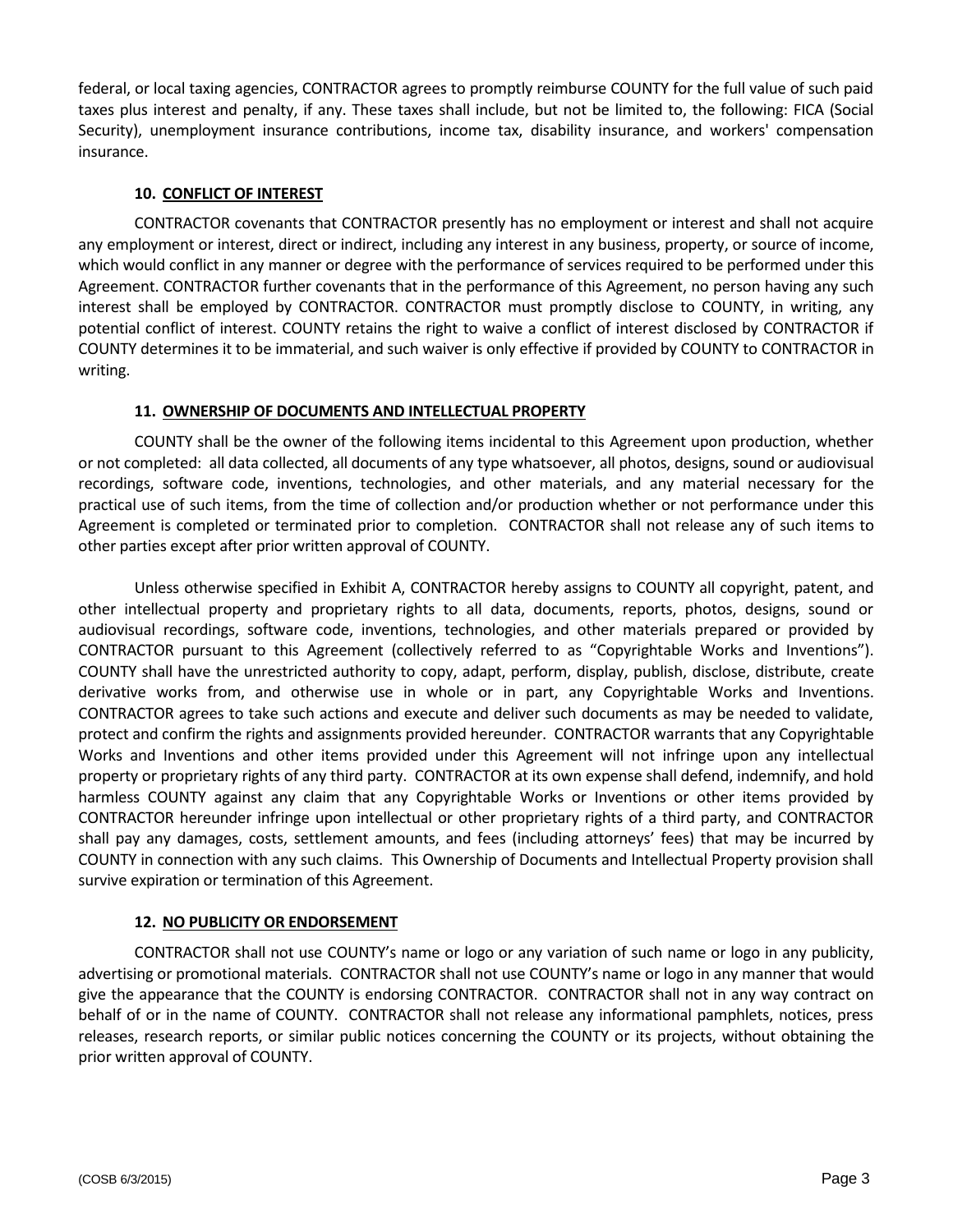## **13. COUNTY PROPERTY AND INFORMATION**

All of COUNTY's property, documents, and information provided for CONTRACTOR's use in connection with the services shall remain COUNTY's property, and CONTRACTOR shall return any such items whenever requested by COUNTY and whenever required according to the Termination section of this Agreement. CONTRACTOR may use such items only in connection with providing the services. CONTRACTOR shall not disseminate any COUNTY property, documents, or information without COUNTY's prior written consent.

# **14. RECORDS, AUDIT, AND REVIEW**

CONTRACTOR shall keep such business records pursuant to this Agreement as would be kept by a reasonably prudent practitioner of CONTRACTOR's profession and shall maintain such records for at least four (4) years following the termination of this Agreement. All accounting records shall be kept in accordance with generally accepted accounting principles. COUNTY shall have the right to audit and review all such documents and records at any time during CONTRACTOR's regular business hours or upon reasonable notice. In addition, if this Agreement exceeds ten thousand dollars (\$10,000.00), CONTRACTOR shall be subject to the examination and audit of the California State Auditor, at the request of the COUNTY or as part of any audit of the COUNTY, for a period of three (3) years after final payment under the Agreement (Cal. Govt. Code Section 8546.7). CONTRACTOR shall participate in any audits and reviews, whether by COUNTY or the State, at no charge to COUNTY.

If federal, state or COUNTY audit exceptions are made relating to this Agreement, CONTRACTOR shall reimburse all costs incurred by federal, state, and/or COUNTY governments associated with defending against the audit exceptions or performing any audits or follow-up audits, including but not limited to: audit fees, court costs, attorneys' fees based upon a reasonable hourly amount for attorneys in the community, travel costs, penalty assessments and all other costs of whatever nature. Immediately upon notification from COUNTY, CONTRACTOR shall reimburse the amount of the audit exceptions and any other related costs directly to COUNTY as specified by COUNTY in the notification.

## **15. INDEMNIFICATION AND INSURANCE**

CONTRACTOR agrees to the indemnification and insurance provisions as set forth in EXHIBIT C attached hereto and incorporated herein by reference.

## **16. NONDISCRIMINATION**

COUNTY hereby notifies CONTRACTOR that COUNTY's Unlawful Discrimination Ordinance (Article XIII of Chapter 2 of the Santa Barbara County Code) applies to this Agreement and is incorporated herein by this reference with the same force and effect as if the ordinance were specifically set out herein and CONTRACTOR agrees to comply with said ordinance.

## **17. NONEXCLUSIVE AGREEMENT**

CONTRACTOR understands that this is not an exclusive Agreement and that COUNTY shall have the right to negotiate with and enter into contracts with others providing the same or similar services as those provided by CONTRACTOR as the COUNTY desires.

## **18. NON-ASSIGNMENT**

CONTRACTOR shall not assign, transfer or subcontract this Agreement or any of its rights or obligations under this Agreement without the prior written consent of COUNTY and any attempt to so assign, subcontract or transfer without such consent shall be void and without legal effect and shall constitute grounds for termination.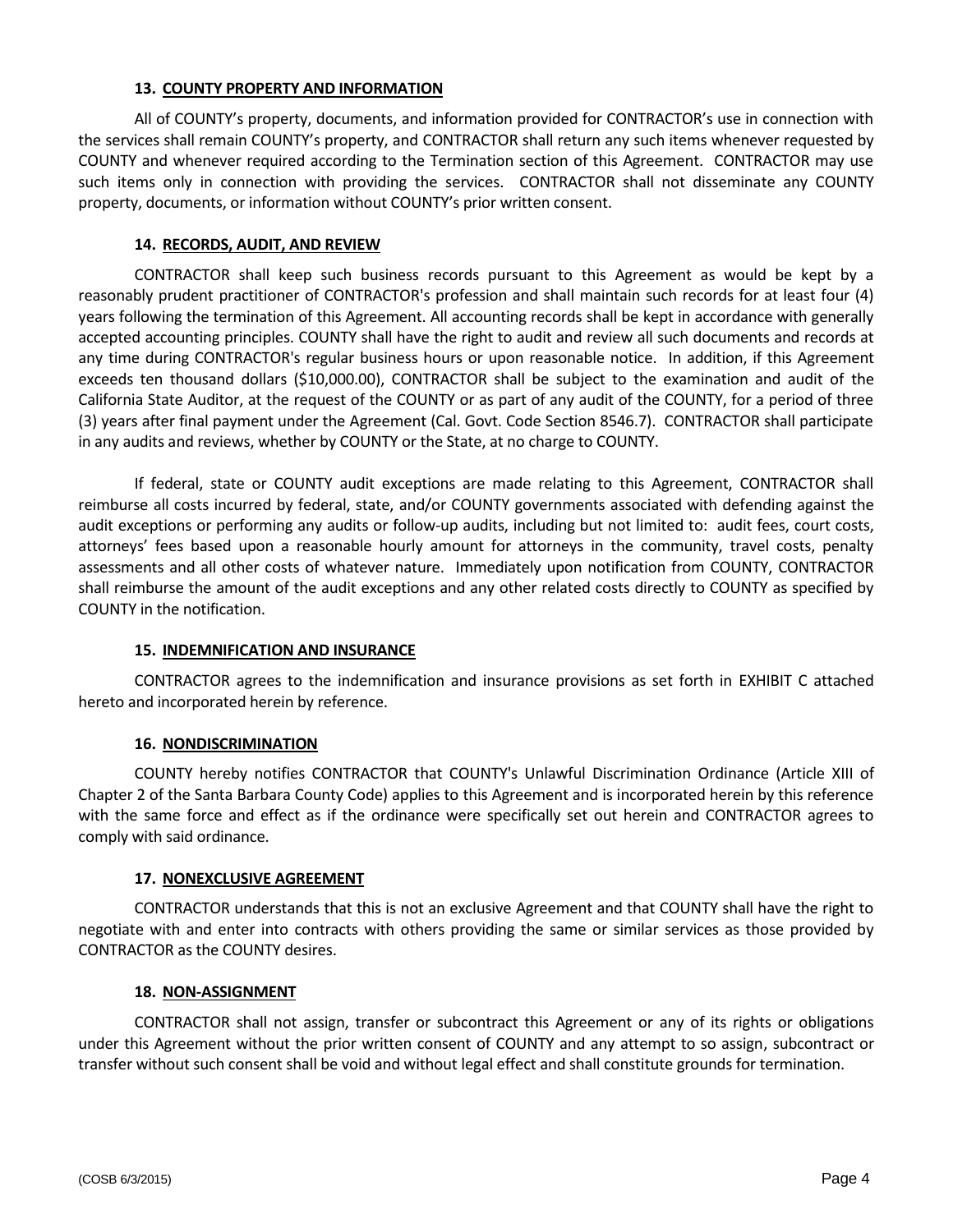#### **19. TERMINATION**

- A. By COUNTY. COUNTY may, by written notice to CONTRACTOR, terminate this Agreement in whole or in part at any time, whether for COUNTY's convenience, for nonappropriation of funds, or because of the failure of CONTRACTOR to fulfill the obligations herein.
	- 1. **For Convenience**. COUNTY may terminate this Agreement in whole or in part upon thirty (30) days written notice. During the thirty (30) day period, CONTRACTOR shall, as directed by COUNTY, wind down and cease its services as quickly and efficiently as reasonably possible, without performing unnecessary services or activities and by minimizing negative effects on COUNTY from such winding down and cessation of services.
	- 2. **For Nonappropriation of Funds**. Notwithstanding any other provision of this Agreement, in the event that no funds or insufficient funds are appropriated or budgeted by federal, state or COUNTY governments, or funds are not otherwise available for payments in the fiscal year(s) covered by the term of this Agreement, then COUNTY will notify CONTRACTOR of such occurrence and COUNTY may terminate or suspend this Agreement in whole or in part, with or without a prior notice period. Subsequent to termination of this Agreement under this provision, COUNTY shall have no obligation to make payments with regard to the remainder of the term.
	- 3. **For Cause**. Should CONTRACTOR default in the performance of this Agreement or materially breach any of its provisions, COUNTY may, at COUNTY's sole option, terminate or suspend this Agreement in whole or in part by written notice. Upon receipt of notice, CONTRACTOR shall immediately discontinue all services affected (unless the notice directs otherwise) and notify COUNTY as to the status of its performance. The date of termination shall be the date the notice is received by CONTRACTOR, unless the notice directs otherwise.
- B. By CONTRACTOR. Should COUNTY fail to pay CONTRACTOR all or any part of the payment set forth in EXHIBIT B, CONTRACTOR may, at CONTRACTOR's option terminate this Agreement if such failure is not remedied by COUNTY within thirty (30) days of written notice to COUNTY of such late payment.
- C. Upon termination, CONTRACTOR shall deliver to COUNTY all data, estimates, graphs, summaries, reports, and all other property, records, documents or papers as may have been accumulated or produced by CONTRACTOR in performing this Agreement, whether completed or in process, except such items as COUNTY may, by written permission, permit CONTRACTOR to retain. Notwithstanding any other payment provision of this Agreement, COUNTY shall pay CONTRACTOR for satisfactory services performed to the date of termination to include a prorated amount of compensation due hereunder less payments, if any, previously made. In no event shall CONTRACTOR be paid an amount in excess of the full price under this Agreement nor for profit on unperformed portions of service. CONTRACTOR shall furnish to COUNTY such financial information as in the judgment of COUNTY is necessary to determine the reasonable value of the services rendered by CONTRACTOR. In the event of a dispute as to the reasonable value of the services rendered by CONTRACTOR, the decision of COUNTY shall be final. The foregoing is cumulative and shall not affect any right or remedy which COUNTY may have in law or equity.

## **20. SECTION HEADINGS**

The headings of the several sections, and any Table of Contents appended hereto, shall be solely for convenience of reference and shall not affect the meaning, construction or effect hereof.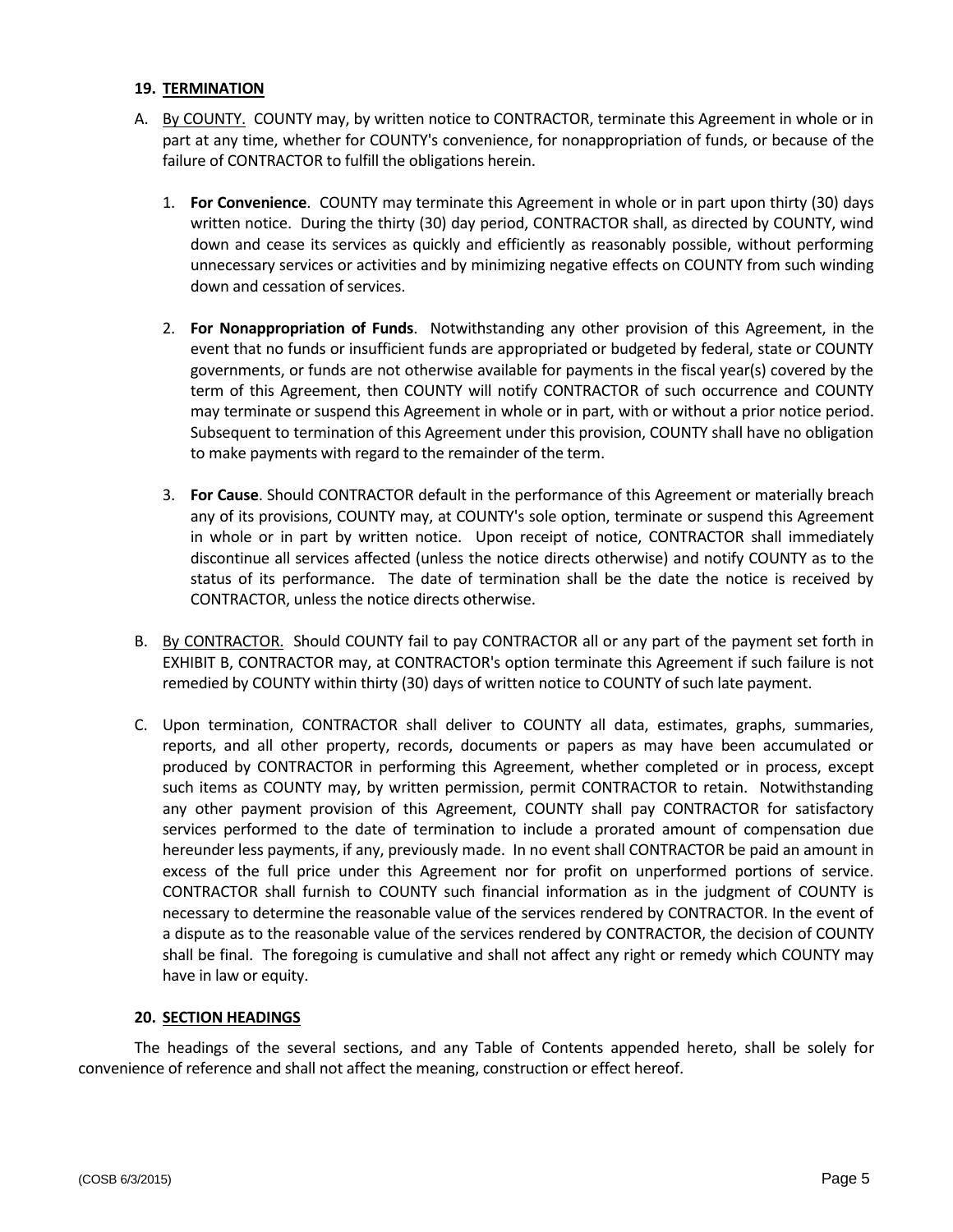#### **21. SEVERABILITY**

If any one or more of the provisions contained herein shall for any reason be held to be invalid, illegal or unenforceable in any respect, then such provision or provisions shall be deemed severable from the remaining provisions hereof, and such invalidity, illegality or unenforceability shall not affect any other provision hereof, and this Agreement shall be construed as if such invalid, illegal or unenforceable provision had never been contained herein.

#### **22. REMEDIES NOT EXCLUSIVE**

No remedy herein conferred upon or reserved to COUNTY is intended to be exclusive of any other remedy or remedies, and each and every such remedy, to the extent permitted by law, shall be cumulative and in addition to any other remedy given hereunder or now or hereafter existing at law or in equity or otherwise.

#### **23. TIME IS OF THE ESSENCE**

Time is of the essence in this Agreement and each covenant and term is a condition herein.

#### **24. NO WAIVER OF DEFAULT**

No delay or omission of COUNTY to exercise any right or power arising upon the occurrence of any event of default shall impair any such right or power or shall be construed to be a waiver of any such default or an acquiescence therein; and every power and remedy given by this Agreement to COUNTY shall be exercised from time to time and as often as may be deemed expedient in the sole discretion of COUNTY.

## **25. ENTIRE AGREEMENT AND AMENDMENT**

In conjunction with the matters considered herein, this Agreement contains the entire understanding and agreement of the parties and there have been no promises, representations, agreements, warranties or undertakings by any of the parties, either oral or written, of any character or nature hereafter binding except as set forth herein. This Agreement may be altered, amended or modified only by an instrument in writing, executed by the parties to this Agreement and by no other means. Each party waives their future right to claim, contest or assert that this Agreement was modified, canceled, superseded, or changed by any oral agreements, course of conduct, waiver or estoppel.

## **26. SUCCESSORS AND ASSIGNS**

All representations, covenants and warranties set forth in this Agreement, by or on behalf of, or for the benefit of any or all of the parties hereto, shall be binding upon and inure to the benefit of such party, its successors and assigns.

## **27. COMPLIANCE WITH LAW**

CONTRACTOR shall, at its sole cost and expense, comply with all County, State and Federal ordinances and statutes now in force or which may hereafter be in force with regard to this Agreement. The judgment of any court of competent jurisdiction, or the admission of CONTRACTOR in any action or proceeding against CONTRACTOR, whether COUNTY is a party thereto or not, that CONTRACTOR has violated any such ordinance or statute, shall be conclusive of that fact as between CONTRACTOR and COUNTY.

## **28. CALIFORNIA LAW AND JURISDICTION**

This Agreement shall be governed by the laws of the State of California. Any litigation regarding this Agreement or its contents shall be filed in the County of Santa Barbara, if in state court, or in the federal district court nearest to Santa Barbara County, if in federal court.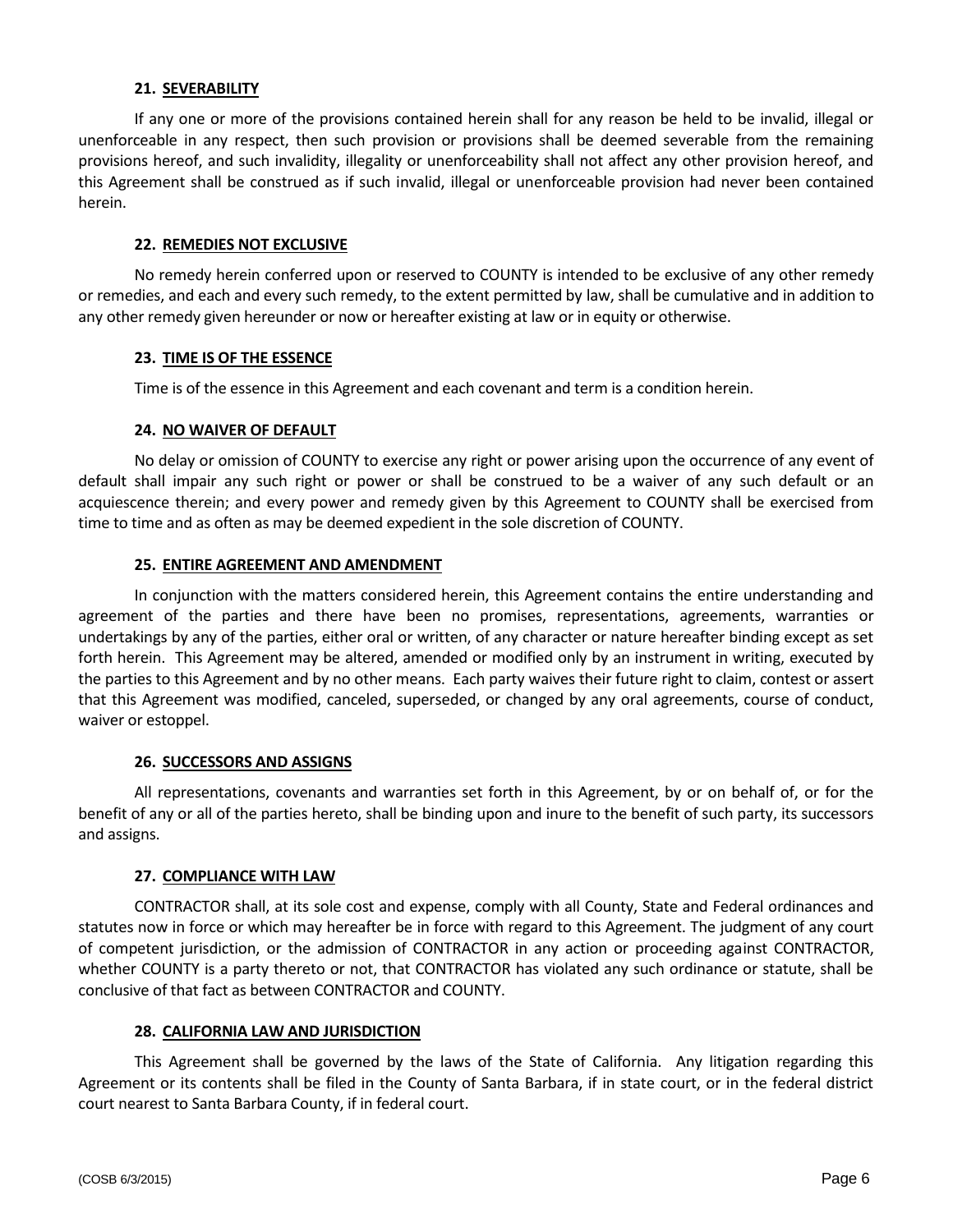#### **29. EXECUTION OF COUNTERPARTS**

This Agreement may be executed in any number of counterparts and each of such counterparts shall for all purposes be deemed to be an original; and all such counterparts, or as many of them as the parties shall preserve undestroyed, shall together constitute one and the same instrument.

#### **30. AUTHORITY**

All signatories and parties to this Agreement warrant and represent that they have the power and authority to enter into this Agreement in the names, titles and capacities herein stated and on behalf of any entities, persons, or firms represented or purported to be represented by such entity(ies), person(s), or firm(s) and that all formal requirements necessary or required by any state and/or federal law in order to enter into this Agreement have been fully complied with. Furthermore, by entering into this Agreement, CONTRACTOR hereby warrants that it shall not have breached the terms or conditions of any other contract or agreement to which CONTRACTOR is obligated, which breach would have a material effect hereon.

#### **31. SURVIVAL**

All provisions of this Agreement which by their nature are intended to survive the termination or expiration of this Agreement shall survive such termination or expiration.

#### **32. PRECEDENCE**

In the event of conflict between the provisions contained in the numbered sections of this Agreement and the provisions contained in the Exhibits, the provisions of the Exhibits shall prevail over those in the numbered sections.

#### **33. FEDERALLY FUNDED PROJECT**

This Agreement is funded through a Federal Community Development Block Grant (CDBG). As such, the following Federal terms and conditions apply:

**Mandatory Disclosure.** CONTRACTOR must timely disclose in writing to the COUNTY all violations of Federal criminal law involving fraud, bribery, or gratuity violations. Contractor is required to report certain civil, criminal, or administrative proceedings to the System for Award Management (SAM) located at [www.sam.gov.](http://www.sam.gov/) Failure to make required disclosures can result in any of the remedies described in 2 CFR §200.338 Remedies for noncompliance, including suspension or debarment. (See also 2 CFR part 180 and 31 U.S.C. 3321.).

**Subaward (Assignability, Subcontract).** CONTRACTOR shall comply with the requirements of Title 2, Code of Federal Regulations, Part 200, which are hereby incorporated by reference in this award.

**Procurement of Recovered Materials.** CONTRACTOR shall comply with section 6002 of the Solid Waste Disposal Act, as amended by the Resource Conservation and Recovery Act. The requirements of Section 6002 include procuring only items designated in guidelines of the Environmental Protection Agency (EPA) at 40 CFR Part 247 that contain the highest percentage of recovered materials practicable, consistent with maintaining a satisfactory level of competition, where the purchase price of the item exceeds \$10,000 or the value of the quantity acquired during the preceding fiscal year exceeded \$10,000; procuring solid waste management services in a manner that maximizes energy and resource recovery; and establishing an affirmative procurement program for procurement of recovered materials identified in the EPA guidelines.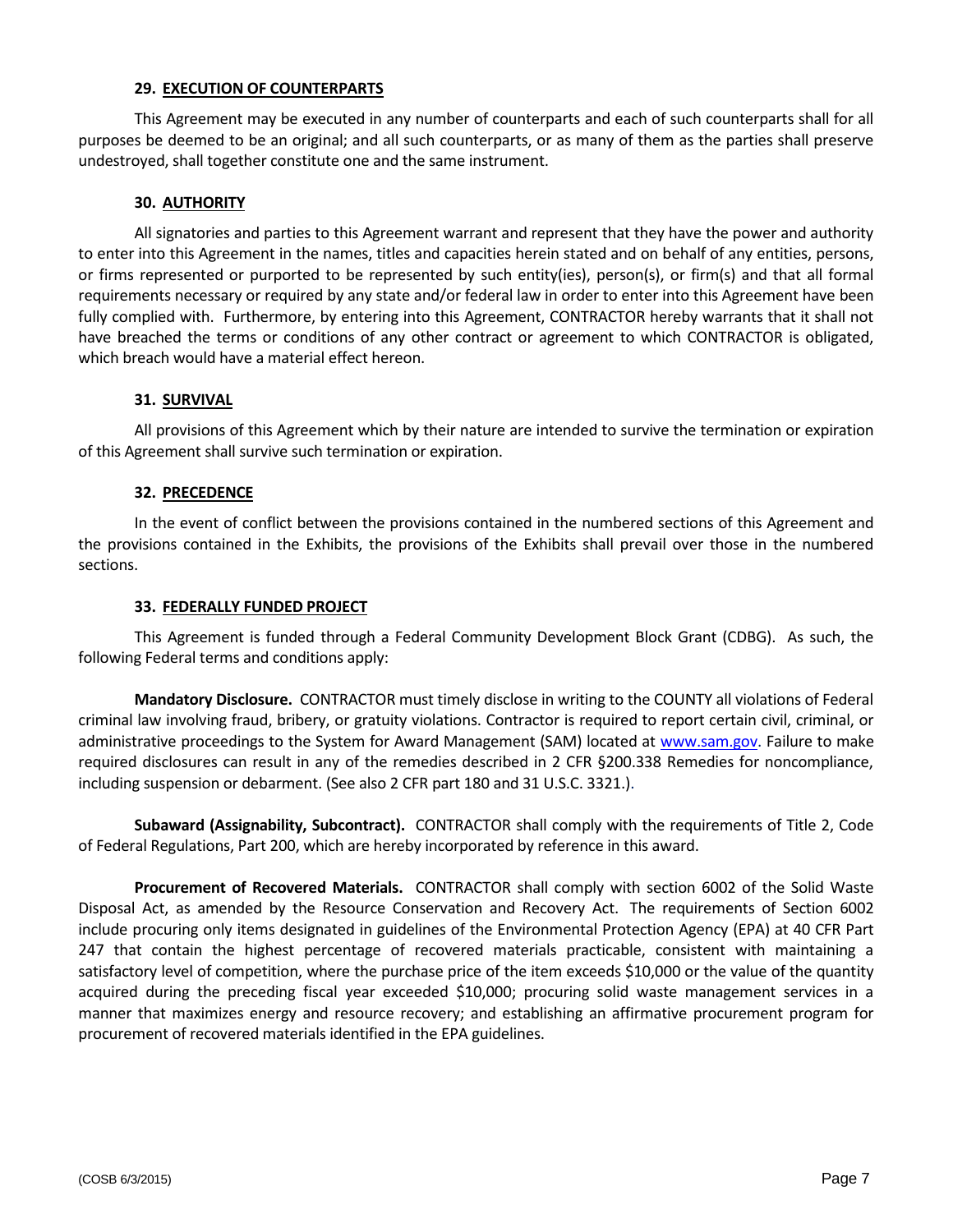$\mathcal{U}$ 

 $\mathcal{U}$ 

Agreement for Services of Independent Contractor between the County of Santa Barbara and Stantec **Consulting Services, Inc.** 

IN WITNESS WHEREOF, the parties have executed this Agreement to be effective on the date executed by COUNTY.

#### **ATTEST:**

# **COUNTY OF SANTA BARBARA:**

Mona Miyasato **County Executive Officer** Clerk of the Board

 $\mathsf{By:}$ 

**Deputy Clerk** 

By:

Steve Lavagnino, Chair **Board of Supervisors** 

**Stantec Consulting Services, Inc.** 

Date:

By:

Title:

By:

**CONTRACTOR:** 

# **RECOMMENDED FOR APPROVAL:**

**Community Services** 

Bv: George Chapjian, Director

# **APPROVED AS TO FORM:**

Michael C. Ghizzoni **County Counsel** 

By:

**Deputy County Counsel** 

# **APPROVED AS TO FORM:**

**Risk Management** 

obles By:

Risk<sub>Management</sub>

**APPROVED AS TO ACCOUNTING FORM:** 

Authorized Representative

Betsy M. Schaffer, CPA **Auditor-Controller** 

Name: Stephen Wang

Principal

Deputy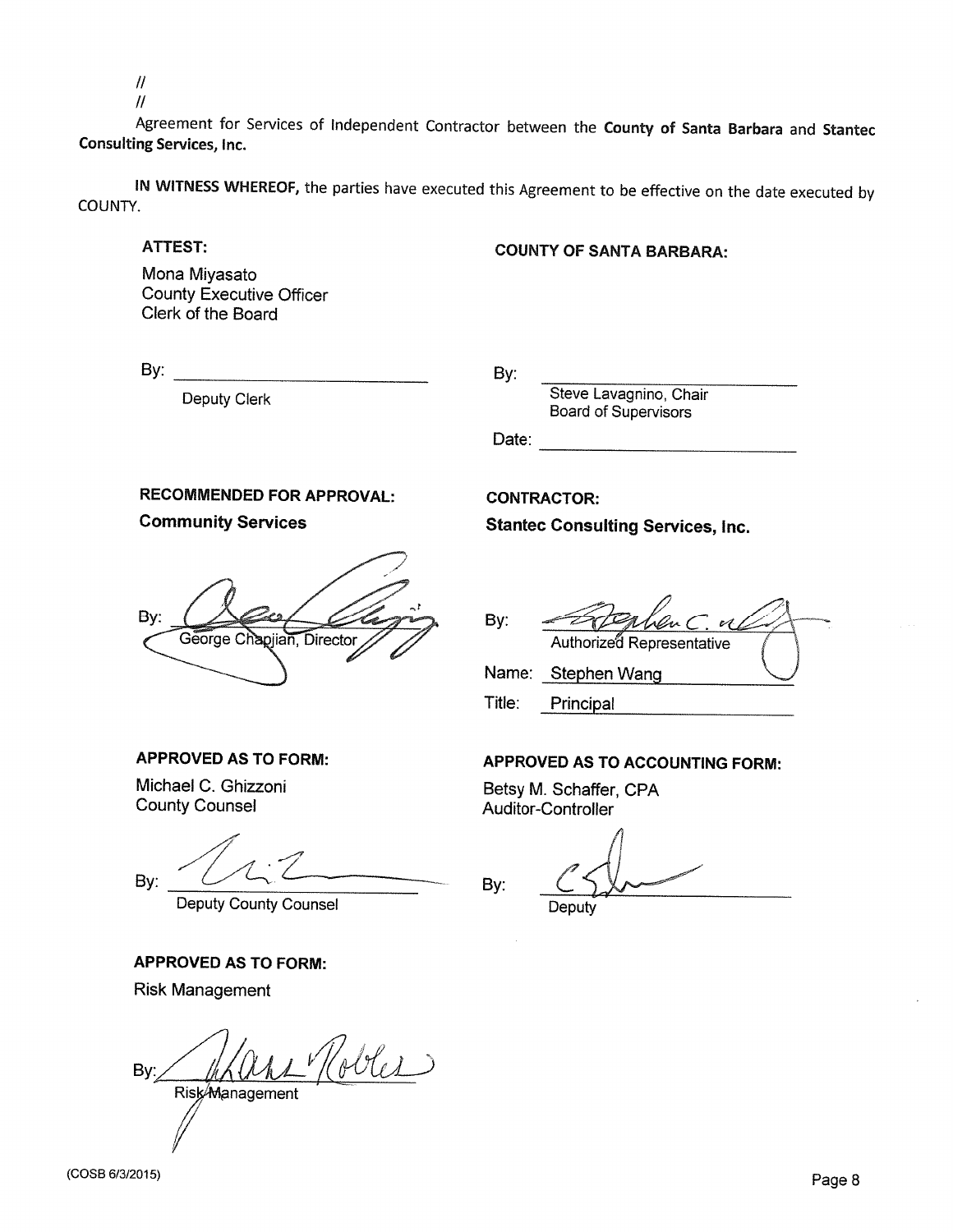# **EXHIBIT A**

# **STATEMENT OF WORK**

CONTRACTOR shall provide the following civil engineering professional services during construction of the Camino Pescadero Beach Access Stairway:

- Construction Observation: Provide site visits to attend the preconstruction meeting, weekly construction meetings, final walk through (punch list) meeting, and occasional additional site meetings as necessary;
- Engineering Support: Respond to Requests for Information (RFI's), review submittals, change order requests, inspection reports provided by the project geotechnical engineer, and provide comments to and coordination with the County project manager; and
- Engineering Close Out: Preparation of a final punch list of items of incomplete or defective work.
- Preparation of record drawings based upon contractor redlines of the plans. The record drawings will be delivered to the County in electronic format in Autocad and/or PDF's.

**Suspension for Convenience.** COUNTY may, without cause, order CONTRACTOR in writing to suspend, delay, or interrupt the services under this Agreement in whole or in part. COUNTY shall incur no liability for suspension under this provision and suspension shall not constitute a breach of this Agreement.

- //
- //
- //
- 
- //
- //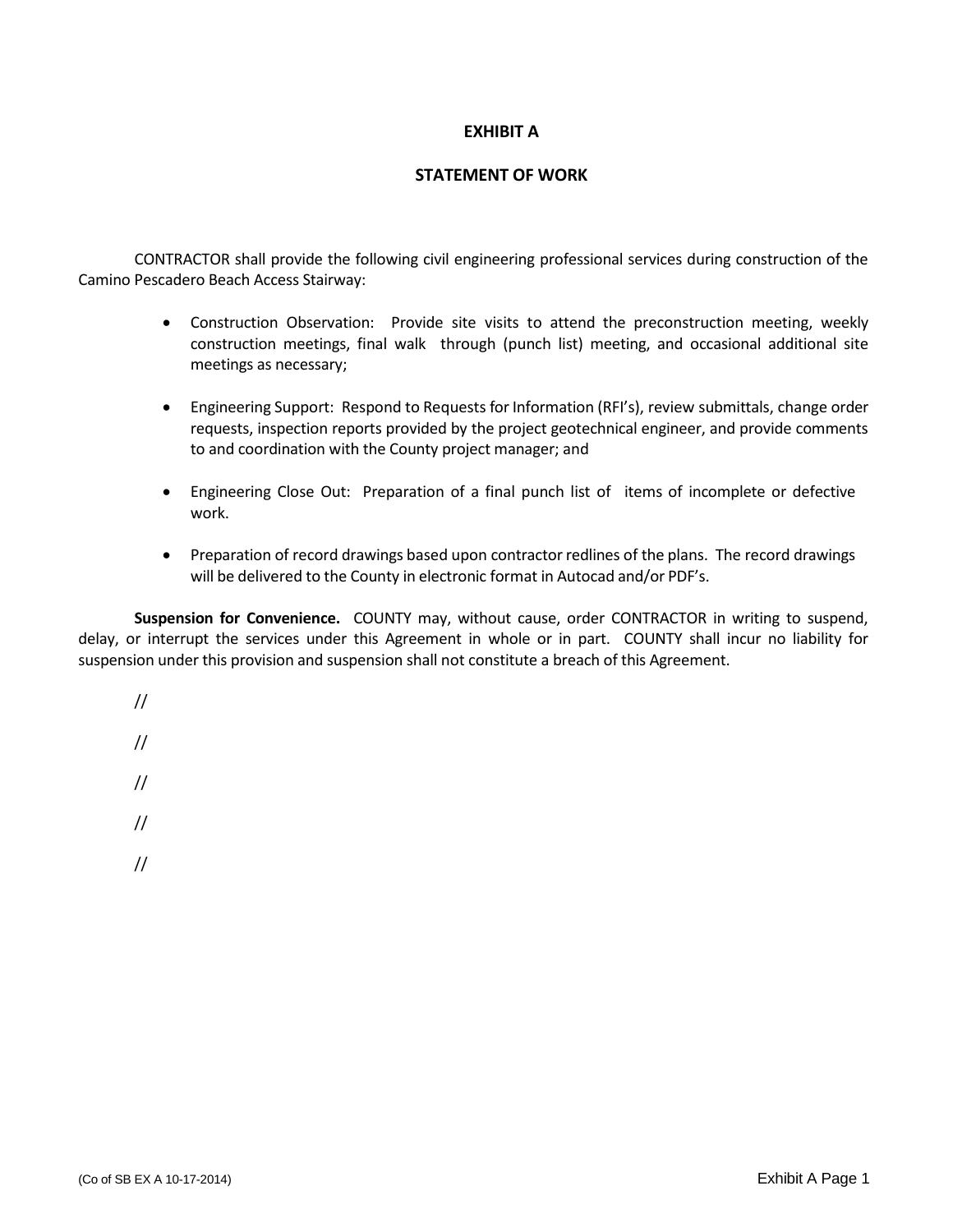# **EXHIBIT B**

# **PAYMENT ARRANGEMENTS Periodic Compensation (with attached Schedule of Fees)**

- A. For CONTRACTOR services to be rendered under this Agreement, CONTRACTOR shall be paid a total contract amount, including cost reimbursements, not to exceed **\$20,500**.
- B. Payment for services and /or reimbursement of costs shall be made upon CONTRACTOR's satisfactory performance, based upon the scope contained in **EXHIBIT A**, as determined by COUNTY. Payment for services and/or reimbursement of costs shall be based upon the costs, expenses, overhead charges and hourly rates for personnel, as defined on Page 2 of **EXHIBIT B** (Schedule of Fees). Invoices submitted for payment that are based upon **EXHIBIT B** must contain sufficient detail to enable an audit of the charges and provide supporting documentation if so specified in **EXHIBIT A.**
- C. CONTRACTOR shall submit to the COUNTY DESIGNATED REPRESENTATIVE a monthly invoice or certified claim on the County Treasury for the service performed over the period specified. These invoices or certified claims must cite the assigned Board Contract Number. COUNTY DESIGNATED REPRESENTATIVE shall evaluate the quality of the service performed and if found to be satisfactory and within the cost basis of **EXHIBIT B** (Schedule of Fees) shall initiate payment processing. COUNTY shall pay invoices or claims for satisfactory work within 30 days of receipt of correct and complete invoices or claims from CONTRACTOR.
- D. COUNTY's failure to discover or object to any unsatisfactory work or billings prior to payment will not constitute a waiver of COUNTY's right to require CONTRACTOR to correct such work or billings or seek any other legal remedy.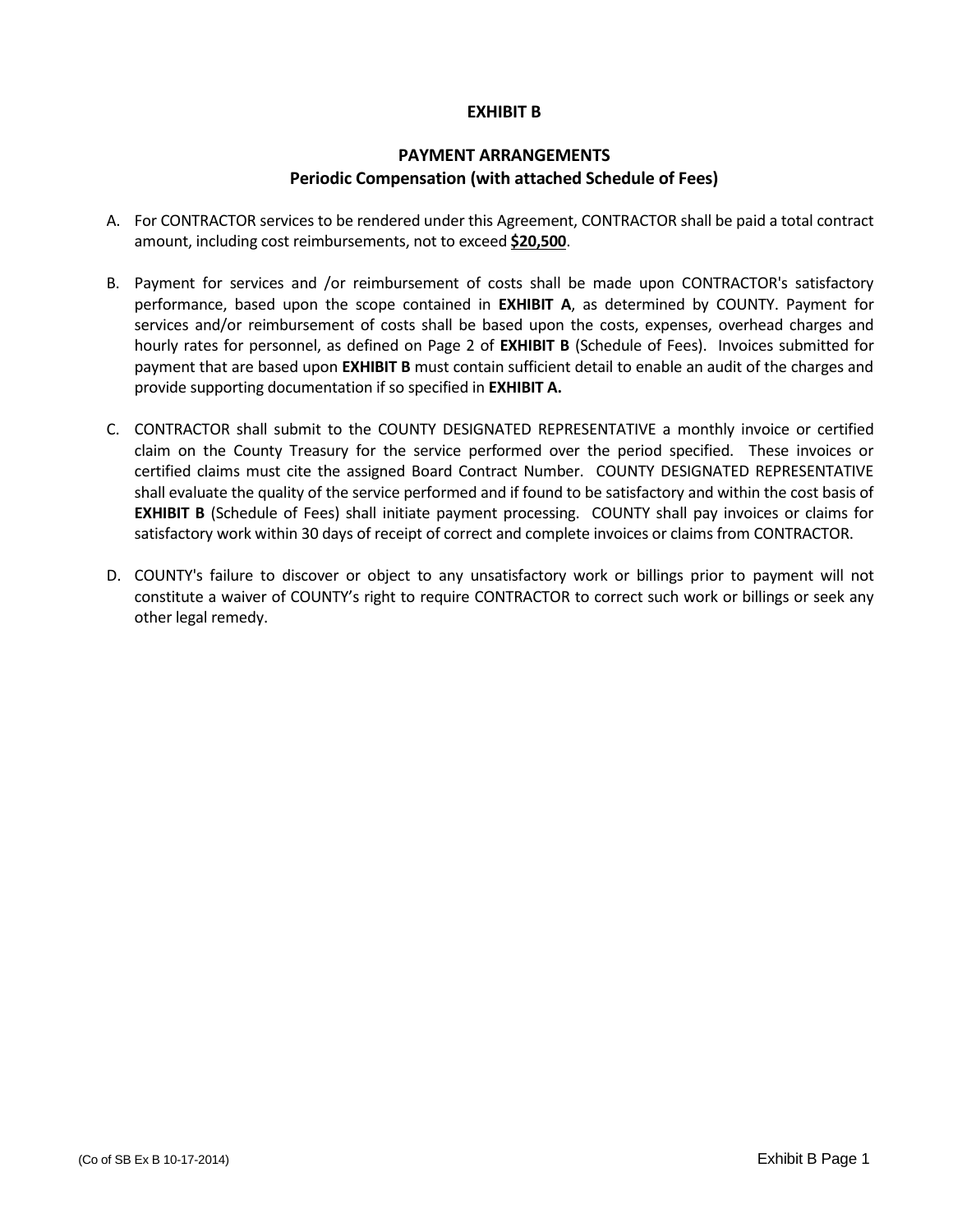| STANTEC SCHEDULE OF BILLING RATES - 2019                                                                                                                                                                                                             |                         |                                                                                                                                                                                                                                                                                                                                                                                                                                                                                                                                                                                                                                                                                                                                                                                   |  |  |  |  |
|------------------------------------------------------------------------------------------------------------------------------------------------------------------------------------------------------------------------------------------------------|-------------------------|-----------------------------------------------------------------------------------------------------------------------------------------------------------------------------------------------------------------------------------------------------------------------------------------------------------------------------------------------------------------------------------------------------------------------------------------------------------------------------------------------------------------------------------------------------------------------------------------------------------------------------------------------------------------------------------------------------------------------------------------------------------------------------------|--|--|--|--|
| <b>Billing</b><br>Level                                                                                                                                                                                                                              | Hourly<br>Rate          | <b>Description</b>                                                                                                                                                                                                                                                                                                                                                                                                                                                                                                                                                                                                                                                                                                                                                                |  |  |  |  |
| 3<br>4                                                                                                                                                                                                                                               | \$102<br>\$107          | <b>Junior Level Position</b><br>Independently carries out assignments of limited scope using standard procedures, methods and<br>$\Box$<br>techniques<br>Assists senior staff in carrying out more advanced procedures<br>$\Box$<br>Completed work is reviewed for feasibility and soundness of judgment<br>$\Box$<br>Graduate from an appropriate post-secondary program or equivalent<br>$\Box$<br>Generally, one to three years' experience<br>$\Box$                                                                                                                                                                                                                                                                                                                          |  |  |  |  |
| 5                                                                                                                                                                                                                                                    | \$121                   |                                                                                                                                                                                                                                                                                                                                                                                                                                                                                                                                                                                                                                                                                                                                                                                   |  |  |  |  |
| 6                                                                                                                                                                                                                                                    | \$126                   | <b>Fully Qualified Professional Position</b><br>Carries out assignments requiring general familiarity within a broad field of the respective<br>$\Box$<br>profession                                                                                                                                                                                                                                                                                                                                                                                                                                                                                                                                                                                                              |  |  |  |  |
| 7<br>8                                                                                                                                                                                                                                               | \$137<br>\$142          | Makes decisions by using a combination of standard methods and techniques<br>$\Box$<br>Actively participates in planning to ensure the achievement of objectives<br>$\Box$<br>Works independently to interpret information and resolve difficulties<br>$\Box$<br>$\Box$<br>Graduate from an appropriate post-secondary program, with credentials or equivalent<br>Generally, three to six years' experience<br>$\Box$                                                                                                                                                                                                                                                                                                                                                             |  |  |  |  |
| 9<br>10<br>11                                                                                                                                                                                                                                        | \$152<br>\$158<br>\$168 | First Level Supervisor or First Complete Level of Specialization<br>Provides applied professional knowledge and initiative in planning and coordinating<br>$\Box$<br>work programs<br>Adapts established guidelines as necessary to address unusual issues<br>$\Box$<br>Decisions accepted as technically accurate, however may on occasion be<br>$\Box$<br>reviewed for soundness of judament<br>Graduate from an appropriate post-secondary program, with credentials or equivalent<br>$\Box$                                                                                                                                                                                                                                                                                   |  |  |  |  |
| 12<br>13<br>14                                                                                                                                                                                                                                       | \$177<br>\$185<br>\$201 | $\Box$<br>Generally, five to nine years' experience<br>Highly Specialized Technical Professional or Supervisor of Groups of Professionals<br>Provides multi-discipline knowledge to deliver innovative solutions in related field of expertise<br>□<br>Participates in short and long range planning to ensure the achievement of objectives<br>$\Box$<br>Makes responsible decisions on all matters, including policy recommendations, work methods,<br>$\Box$<br>and financial controls associated with large expenditures<br>Reviews and evaluates technical work<br>$\Box$<br>Graduate from an appropriate post-secondary program, with credentials or equivalent<br>$\Box$<br>Generally, ten to fifteen years' experience with extensive, broad experience<br>$\Box$         |  |  |  |  |
| 15<br>16                                                                                                                                                                                                                                             | \$211<br>\$225<br>\$249 | <b>Senior Level Consultant or Management</b><br>Recognized as an authority in a specific field with qualifications of significant value<br>$\Box$<br>Provides multi-discipline knowledge to deliver innovative solutions in related field of expertise<br>$\Box$<br>Independently conceives programs and problems for investigation<br>$\Box$<br>Participates in discussions to ensure the achievement of program and/or project objectives<br>$\Box$<br>$\Box$<br>Makes responsible decisions on expenditures, including large sums or implementation of major<br>programs and/or projects<br>Graduate from an appropriate post-secondary program, with credentials or equivalent<br>$\Box$<br>$\Box$<br>Generally, more than twelve years' experience with extensive experience |  |  |  |  |
| 17                                                                                                                                                                                                                                                   |                         |                                                                                                                                                                                                                                                                                                                                                                                                                                                                                                                                                                                                                                                                                                                                                                                   |  |  |  |  |
| 18                                                                                                                                                                                                                                                   | \$292                   | Senior Level Management under review by Vice President or higher<br>Recognized as an authority in a specific field with qualifications of significant value<br>□                                                                                                                                                                                                                                                                                                                                                                                                                                                                                                                                                                                                                  |  |  |  |  |
| 19                                                                                                                                                                                                                                                   | \$317                   | Responsible for long range planning within a specific area of practice or region<br>$\Box$<br>Makes decisions which are far reaching and limited only by objectives and policies of the<br>$\Box$                                                                                                                                                                                                                                                                                                                                                                                                                                                                                                                                                                                 |  |  |  |  |
| 20                                                                                                                                                                                                                                                   | \$353                   | organization<br>Plans/approves projects requiring significant human resources or capital investment<br>$\Box$<br>Graduate from an appropriate post-secondary program, with credentials or equivalent<br>$\Box$                                                                                                                                                                                                                                                                                                                                                                                                                                                                                                                                                                    |  |  |  |  |
| 21<br>\$389<br>Generally, fifteen years' experience with extensive professional and management experience<br>$\Box$<br><b>Crew Size</b><br><b>Regular Rate</b><br>\$190<br>1-Person<br><b>SURVEY CREWS</b><br>\$285<br>2-Person<br>3-Person<br>\$375 |                         | <b>Overtime Rate</b><br>\$220<br>\$375<br>\$500                                                                                                                                                                                                                                                                                                                                                                                                                                                                                                                                                                                                                                                                                                                                   |  |  |  |  |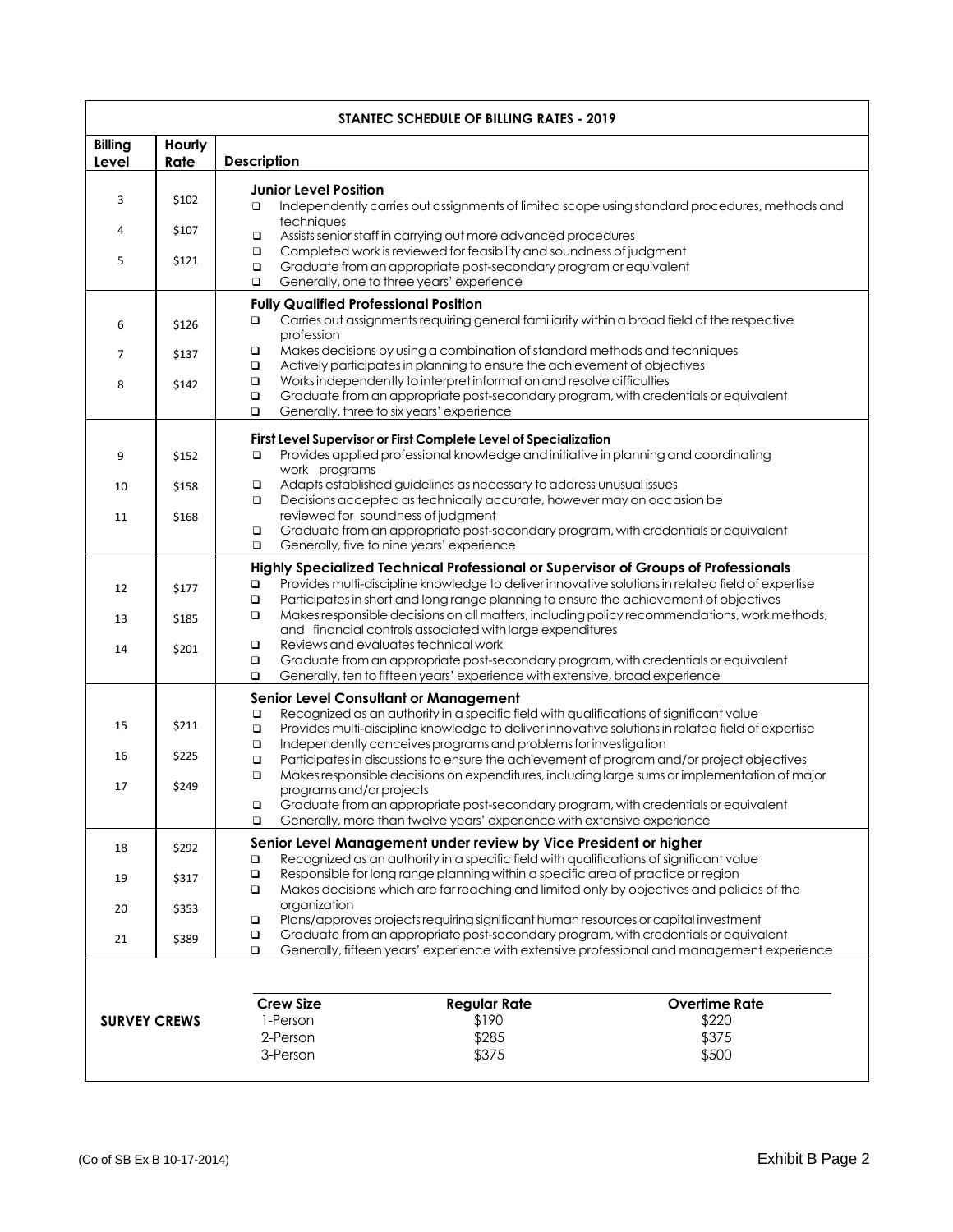# **EXHIBIT C**

# **Indemnification and Insurance Requirements (For Design Professional Contracts)**

#### INDEMNIFICATION

CONTRACTOR agrees to fully indemnify and hold harmless COUNTY and its officers, officials, employees, agents and volunteers from and against any and all claims, actions, losses, suits damages, costs, expenses, judgments and/or liabilities that arise out of, or pertain to, or relate to the negligence, recklessness, or willful misconduct of the CONTRACTOR and its employees, subcontractors, or agents in the performance of services under this Agreement but this indemnity does not apply to liability for damages arising from the sole negligence, active negligence, or willful acts of the COUNTY. The indemnity includes the cost to defend COUNTY to the extent of the CONTRACTOR's proportionate percentage of fault. Should one (or more) defendants be unable to pay its share of the defense costs due to bankruptcy or dissolution of the business, CONTRACTOR shall meet and confer with other parties regarding unpaid defense costs and CONTRACTOR shall pay County's cost of defense to the fullest extent permitted by law.

#### NOTIFICATION OF ACCIDENTS AND SURVIVAL OF INDEMNIFICATION PROVISIONS

CONTRACTOR shall notify COUNTY immediately in the event of any accident or injury arising out of or in connection with this Agreement. The indemnification provisions in this Agreement shall survive any expiration or termination of this Agreement.

#### INSURANCE

CONTRACTOR shall procure and maintain for the duration of this Agreement insurance against claims for injuries to persons or damages to property which may arise from or in connection with the performance of the work hereunder and the results of that work by the CONTRACTOR, its agents, representatives, employees or subcontractors.

A. Minimum Scope of Insurance

Coverage shall be at least as broad as:

- 1. **Commercial General Liability (CGL):** Insurance Services Office (ISO) Form CG 00 01 covering CGL on an "occurrence" basis, including products-completed operations, personal & advertising injury, with limits no less than \$1,000,000 per occurrence and \$2,000,000 in the aggregate.
- 2. **Automobile Liability**: ISO Form Number CA 00 01 covering any auto (Code 1), or if CONTRACTOR has no owned autos, hired, (Code 8) and non-owned autos (Code 9), with limit no less than \$1,000,000 per accident for bodily injury and property damage.
- 3. **Workers' Compensation**: as required by the State of California, with Statutory Limits, and Employer's Liability Insurance with limit of no less than \$1,000,000 per accident for bodily injury or disease.
- 4. **Professional Liability** (Errors and Omissions) Insurance appropriate to the CONTRACTOR'S profession, with limit of no less than \$1,000,000 per occurrence or claim, \$2,000,000 aggregate.

If the CONTRACTOR maintains higher limits than the minimums shown above, the COUNTY requires and shall be entitled to coverage for the higher limits maintained by the CONTRACTOR. Any available insurance proceeds in excess of the specified minimum limits of insurance and coverage shall be available to the COUNTY.

#### B. Other Insurance Provisions

The insurance policies are to contain, or be endorsed to contain, the following provisions:

- 1. **Additional Insured** COUNTY, its officers, officials, employees, agents and volunteers are to be covered as additional insureds on the CGL policy with respect to liability arising out of work or operations performed by or on behalf of the CONTRACTOR including materials, parts, or equipment furnished in connection with such work or operations. General liability coverage can be provided in the form of an endorsement to the CONTRACTOR's insurance at least as broad as ISO Form CG 20 10 11 85 or if not available, through the addition of both CG 20 10 and CG 20 37 if a later edition is used).
- 2. **Primary Coverage** For any claims related to this Agreement, the CONTRACTOR's insurance coverage shall be primary insurance as respects the COUNTY, its officers, officials, employees, agents and volunteers. Any insurance